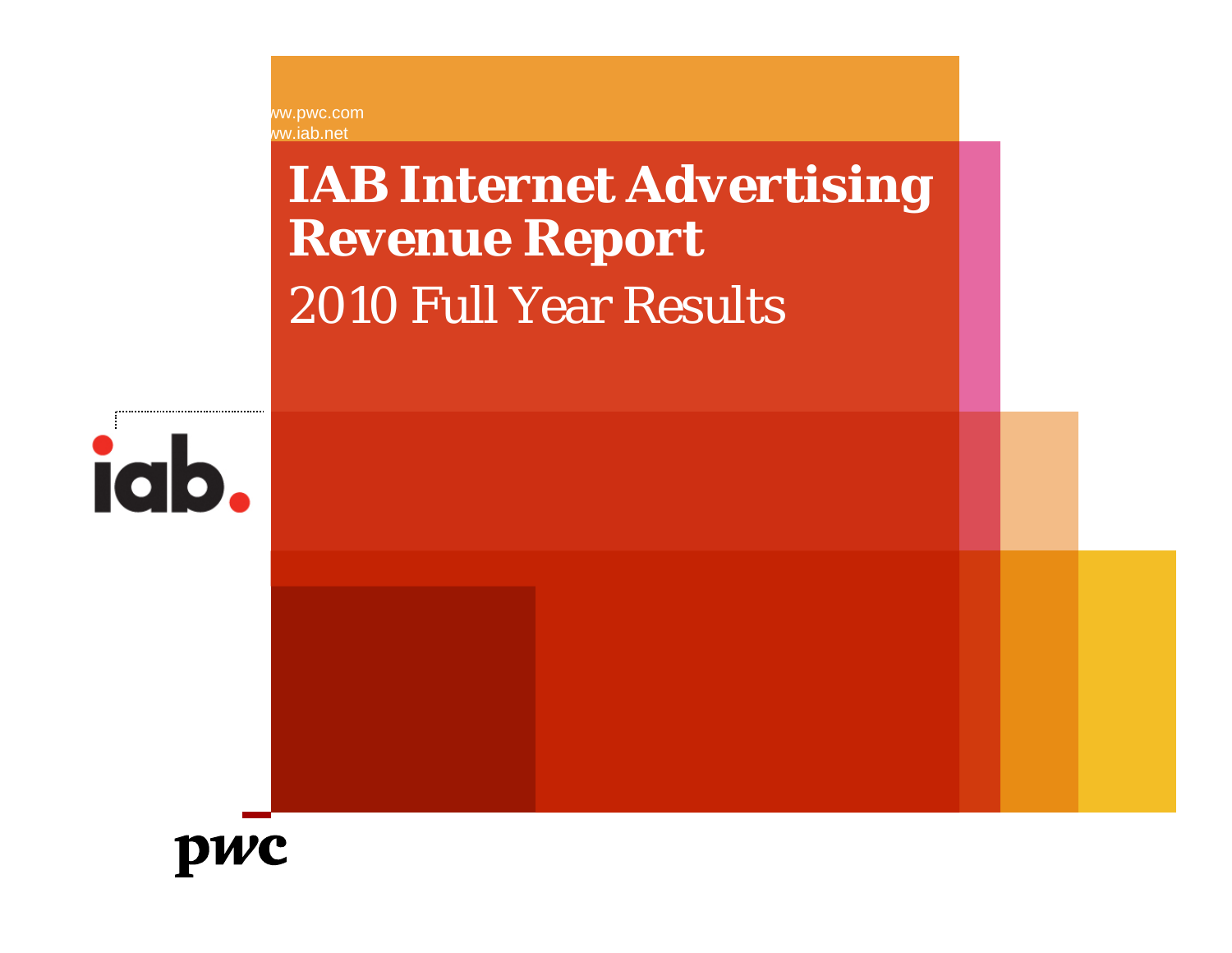### *Agenda*

Survey methodology 2010 Full year results Full year and quarterly trends Advertising formats Pricing models Industry category spending Cross Media Adspend

About PwC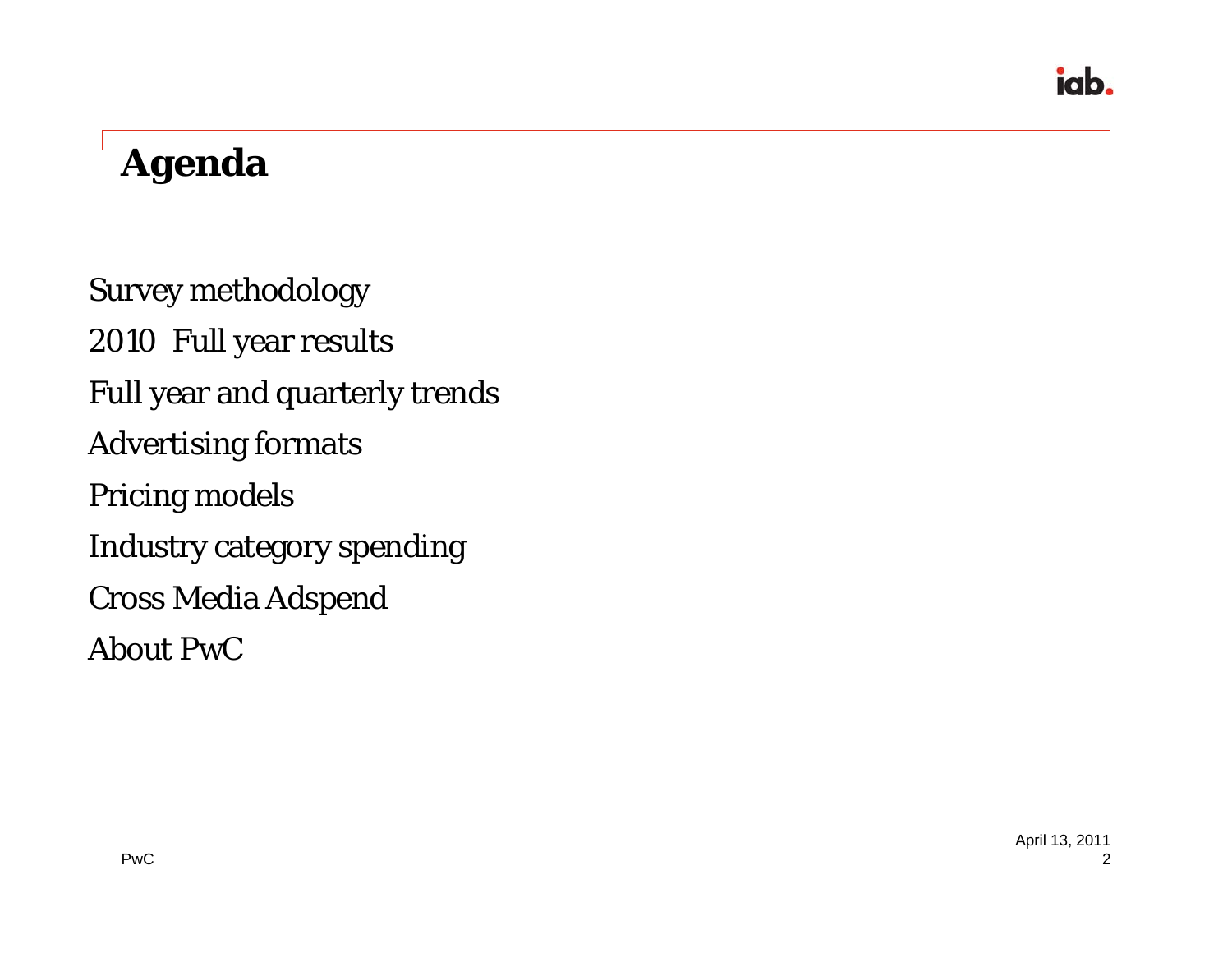iah

### *Survey Methodology*

#### **Survey Scope**

The IAB Interactive Advertising Revenue Report is part of an Throughout the reporting process, PwC:

ongoing IAB mission to provide an accurate barometer of Internet advertising growth.

To achieve differentiation from existing estimates and accomplish industry-wide acceptance, key aspects of the survey include:

- $\bullet$  Obtaining historical data directly from companies generating Internet / online advertising revenues;
- • Making the survey as inclusive as possible, encompassing all forms of Internet / online advertising, including web sites, consumer online services, ad networks, and email providers; and
- • Ensuring and maintaining a confidential process, only releasing aggregate data.

• Compiles a database of industry participants selling Internet / online advertising revenues

**Methodology**

- • Conducts a quantitative mailing survey with leading industry players, including Web publishers, ad networks, commercial online service providers, email providers, and other online media companies.
- $\bullet$  Acquires supplemental data through the use of publicly disclosed information
- • Requests and compiles several specific data items, including revenue format, industry category, and pricing.
- • Identifies non-participating companies and applies a conservative estimates based on available public sources
- • Analyzes the findings, identifying and reporting on key trends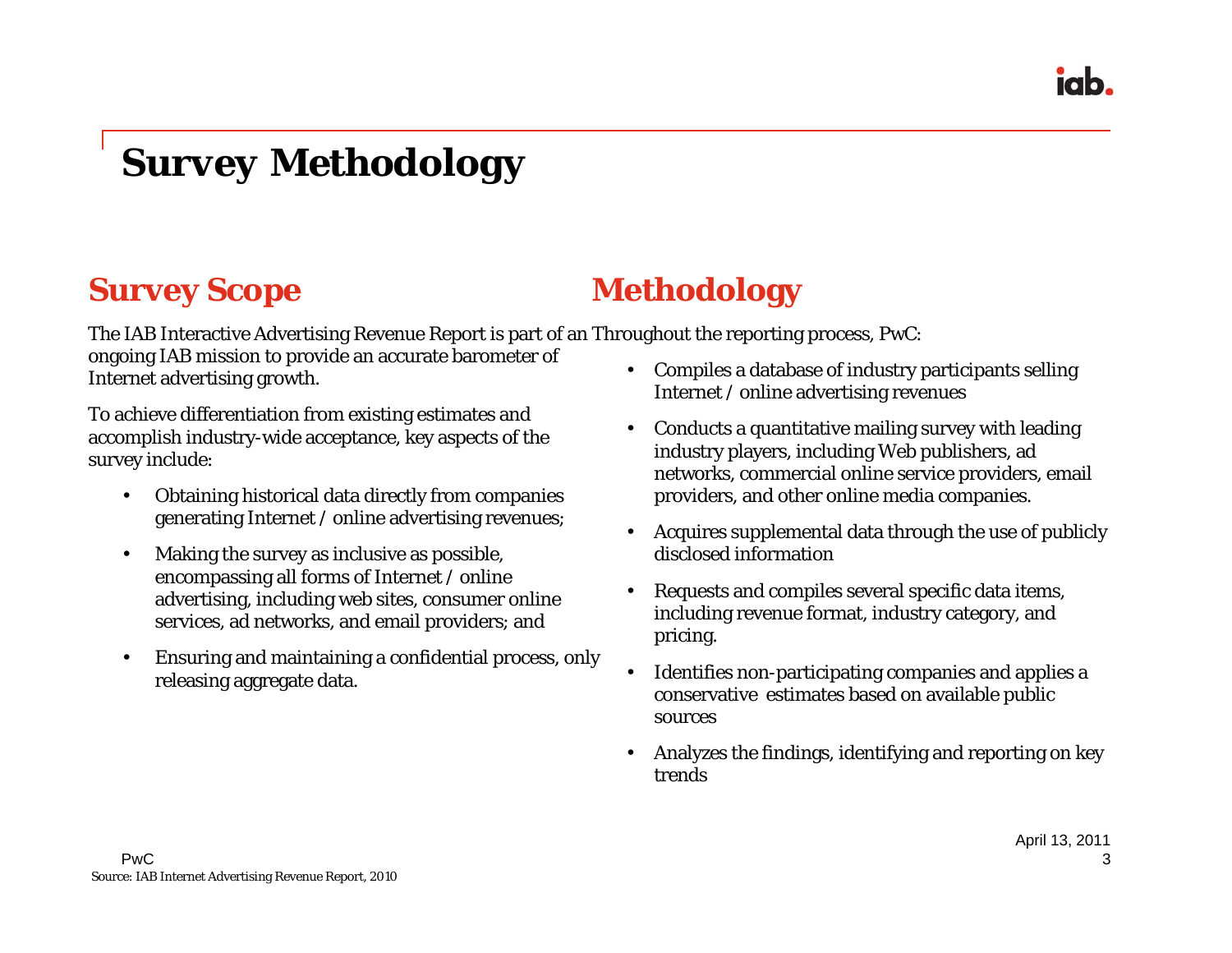#### iab.

### *Annual revenues totaled \$26.0 billion in 2010*

*Online advertising revenue increased 14.9% in 2010.*

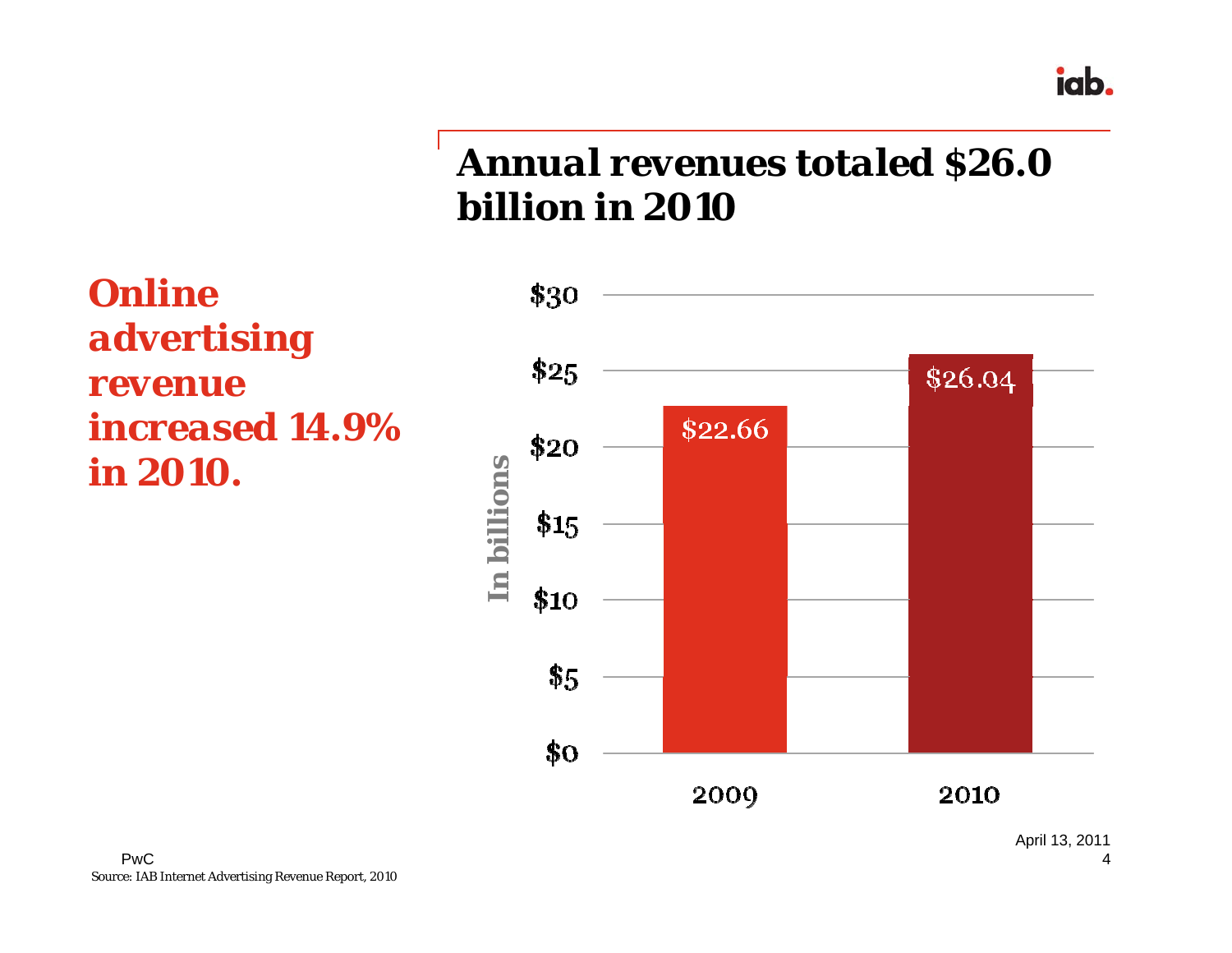### *Fourth quarter revenues totaled \$7.5 billion in 2010*



*Revenue in Q4 2010 was 19% higher than in Q4 2009.*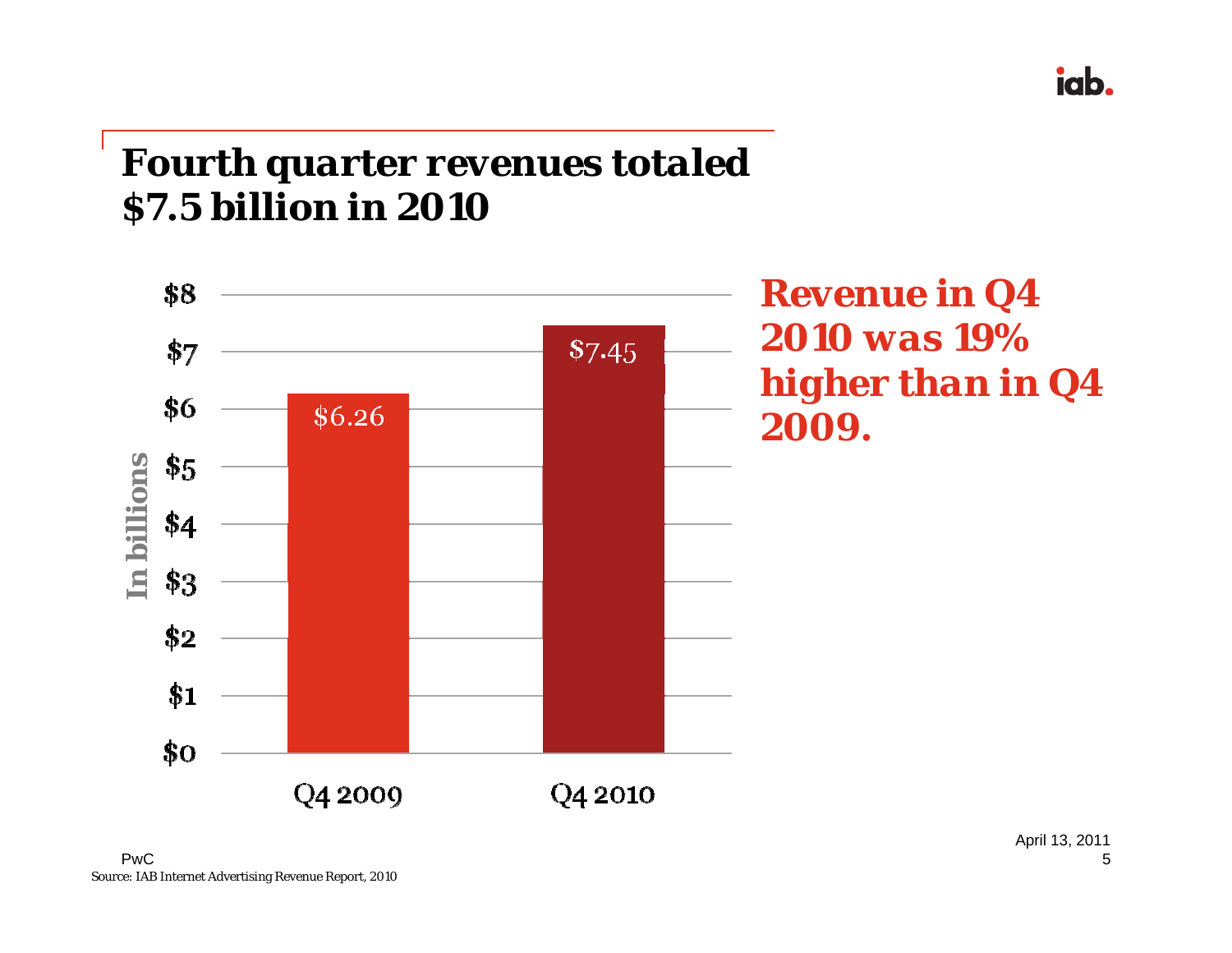#### *A historical perspective of internet advertising* **Quarterly growth comparison, 1999–2010**

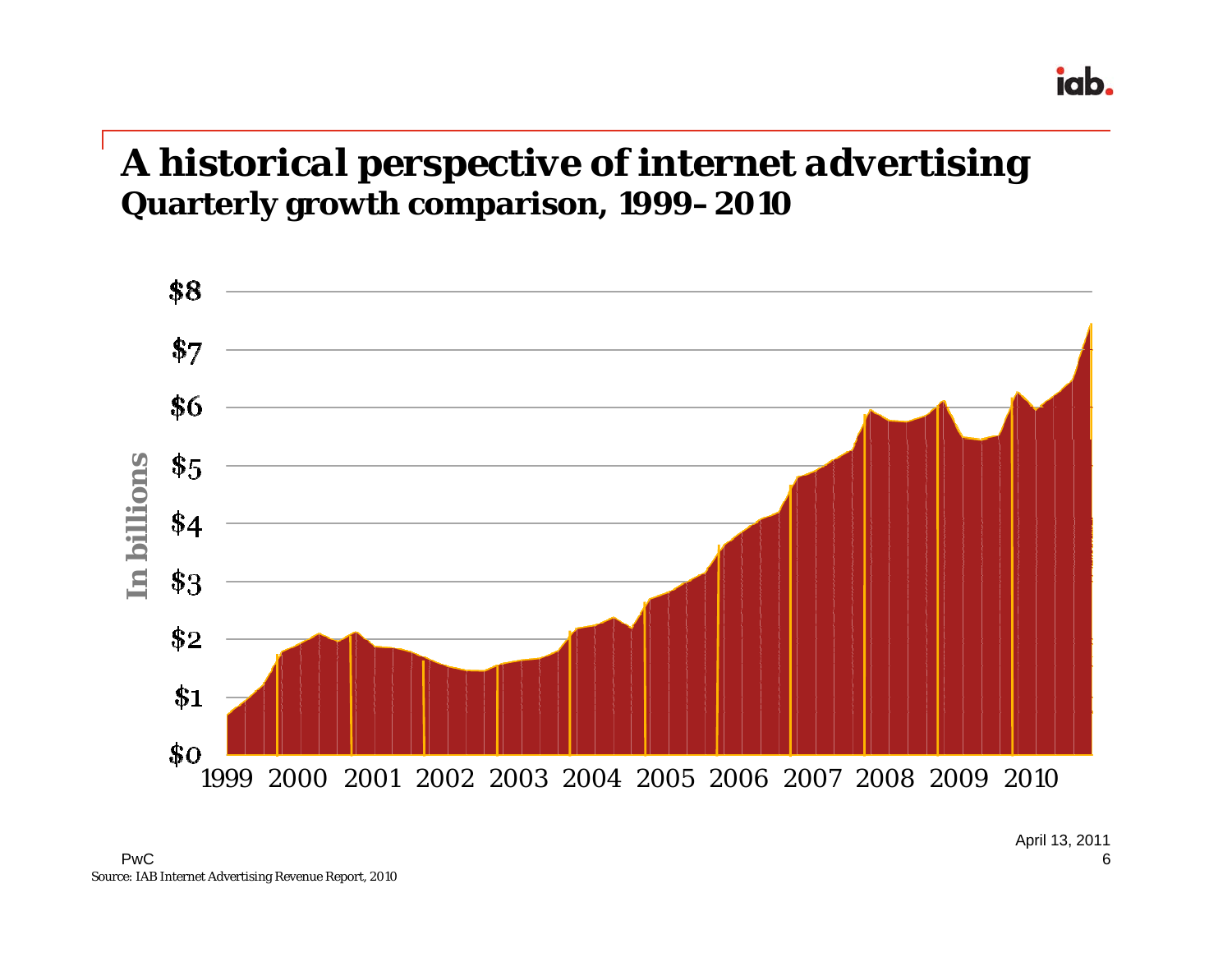#### *2010 shows record revenues***Historical revenue mix, first half vs. second half**

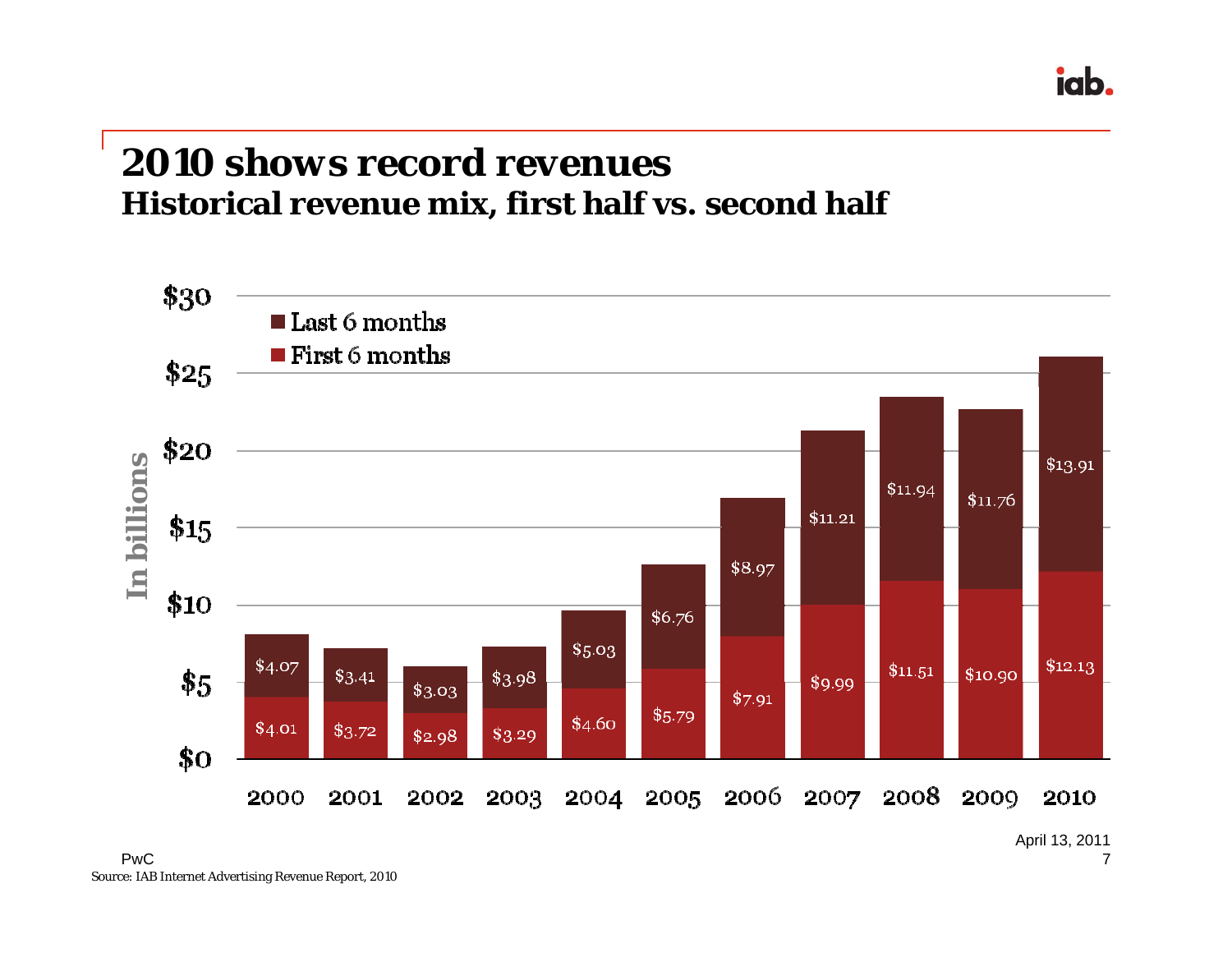#### *Display advertising shows the strongest growth* **Advertising formats – 2010 results and growth rates**

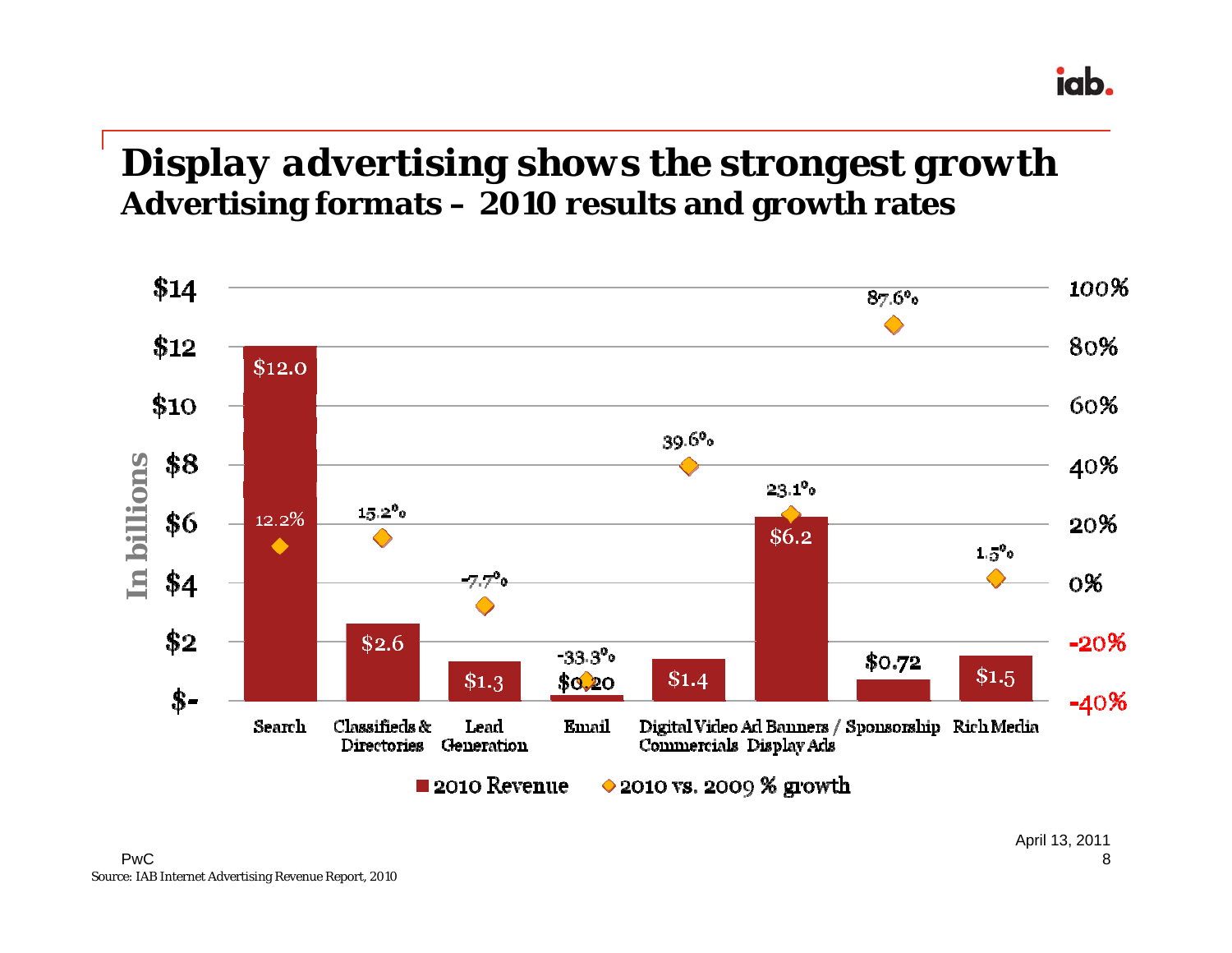#### *Historical trends in internet advertising formats* **Revenue share by major ad formats, 2005–2010**

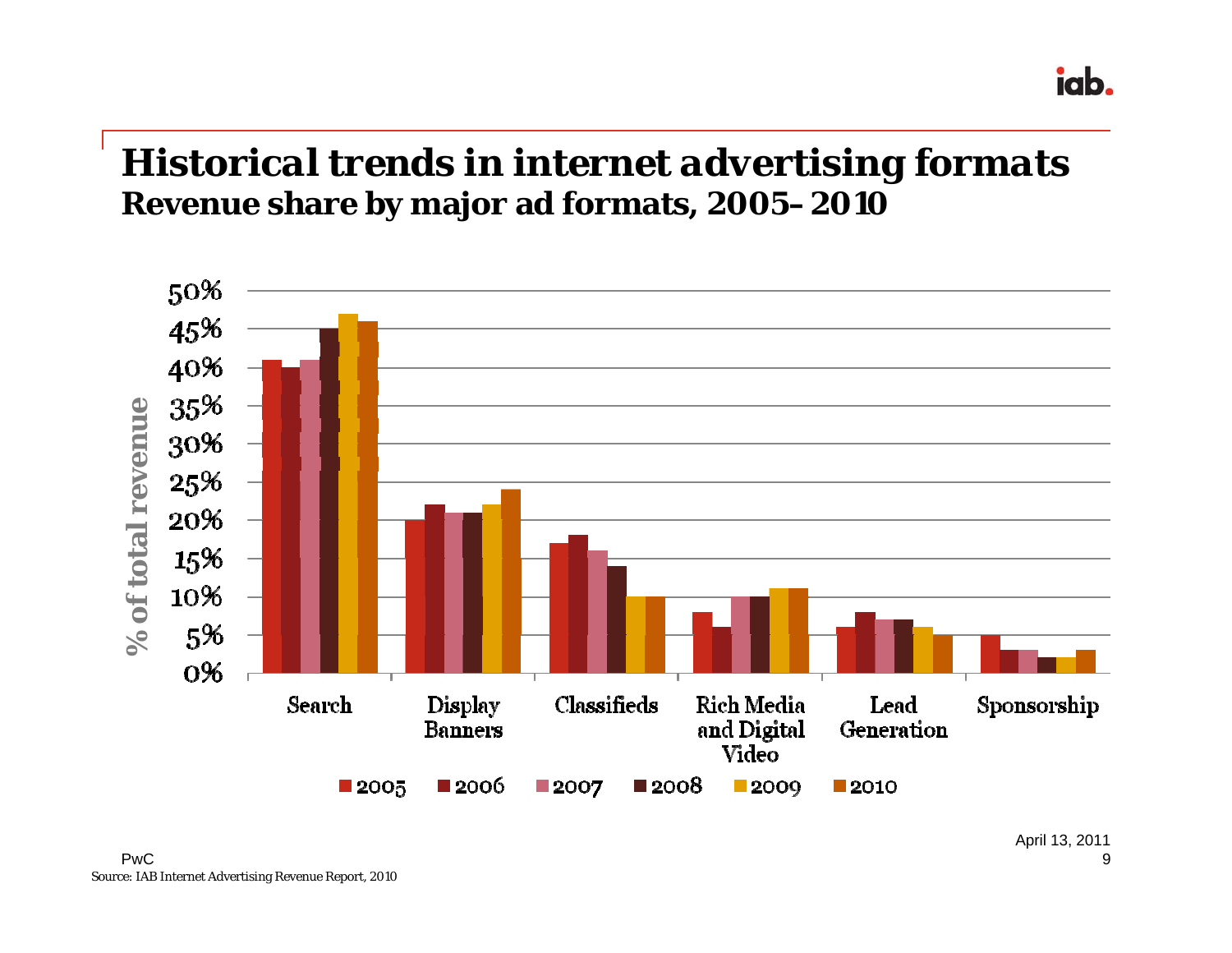#### *Pricing models shift towards performance* **Internet Ad Revenues by Pricing Model, 2009 vs. 2010**

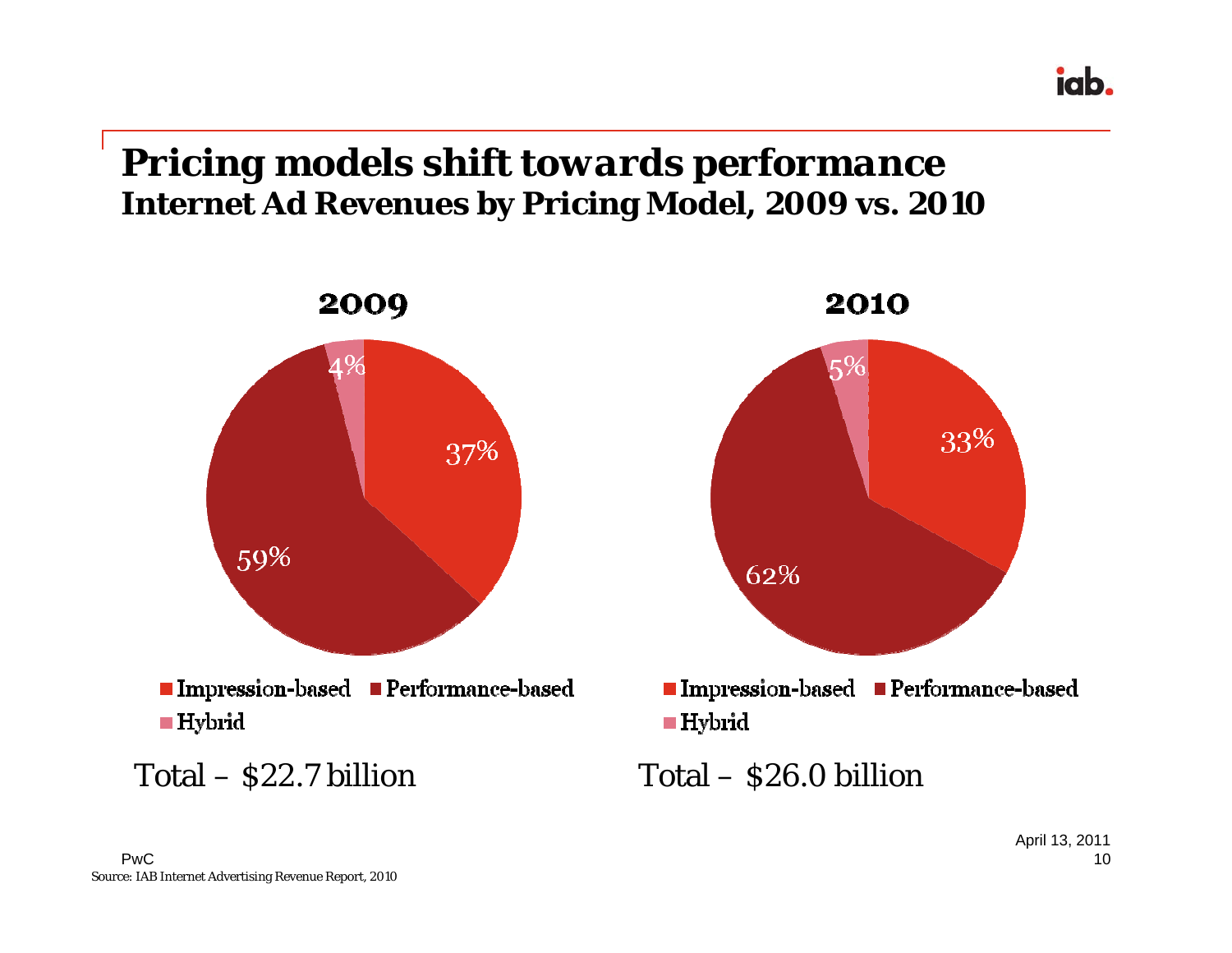#### *Historical Pricing Model Trends* **Internet Ad Revenues by Pricing Model, 2005–2010**



Note: Pricing models definitions may have changed over time period depicted, both within the survey process and definitional by survey respondents.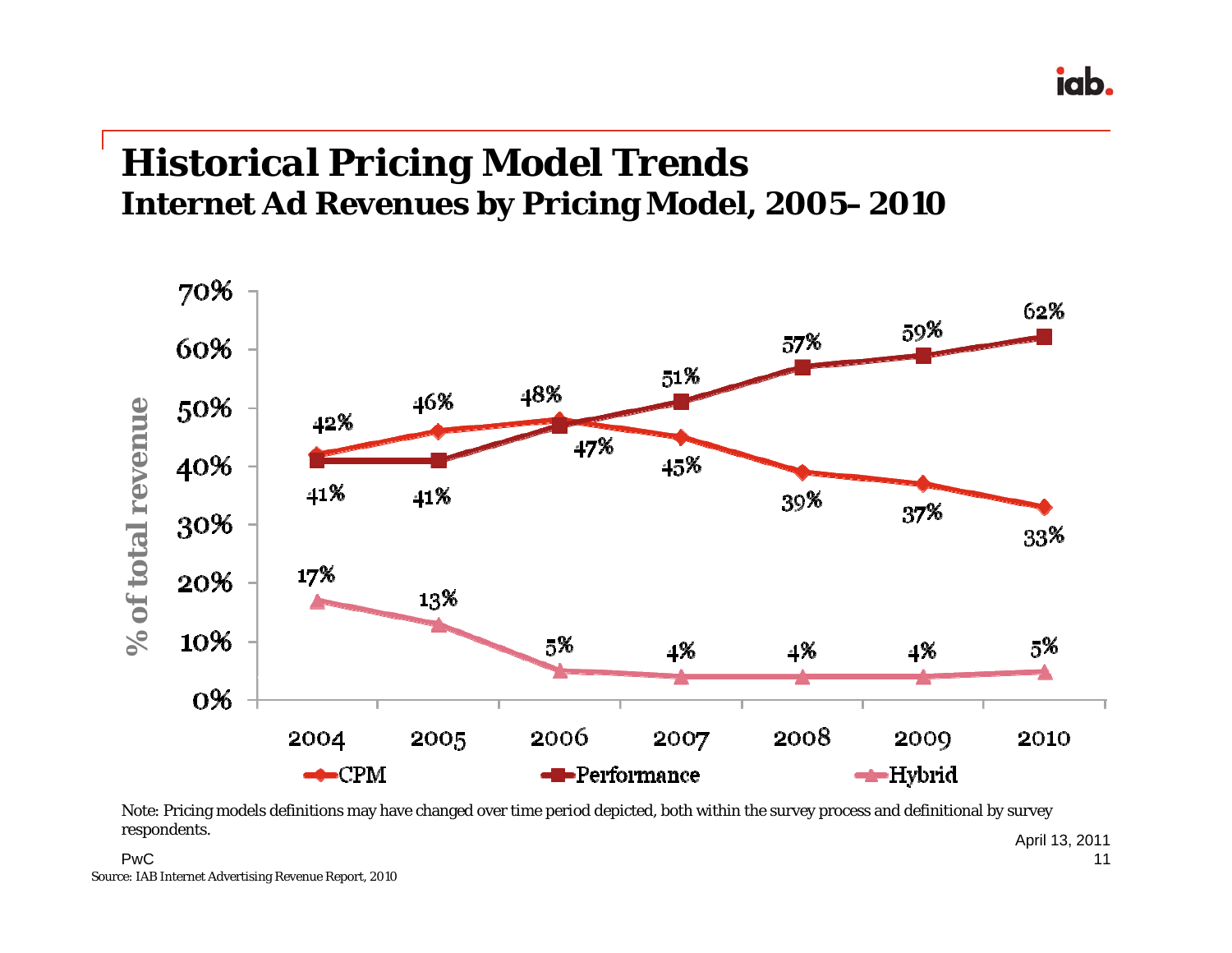#### *Internet Ad Revenues by Major Industry Category* **\$22.7 B in 2009 vs. \$26.0 B in 2010**

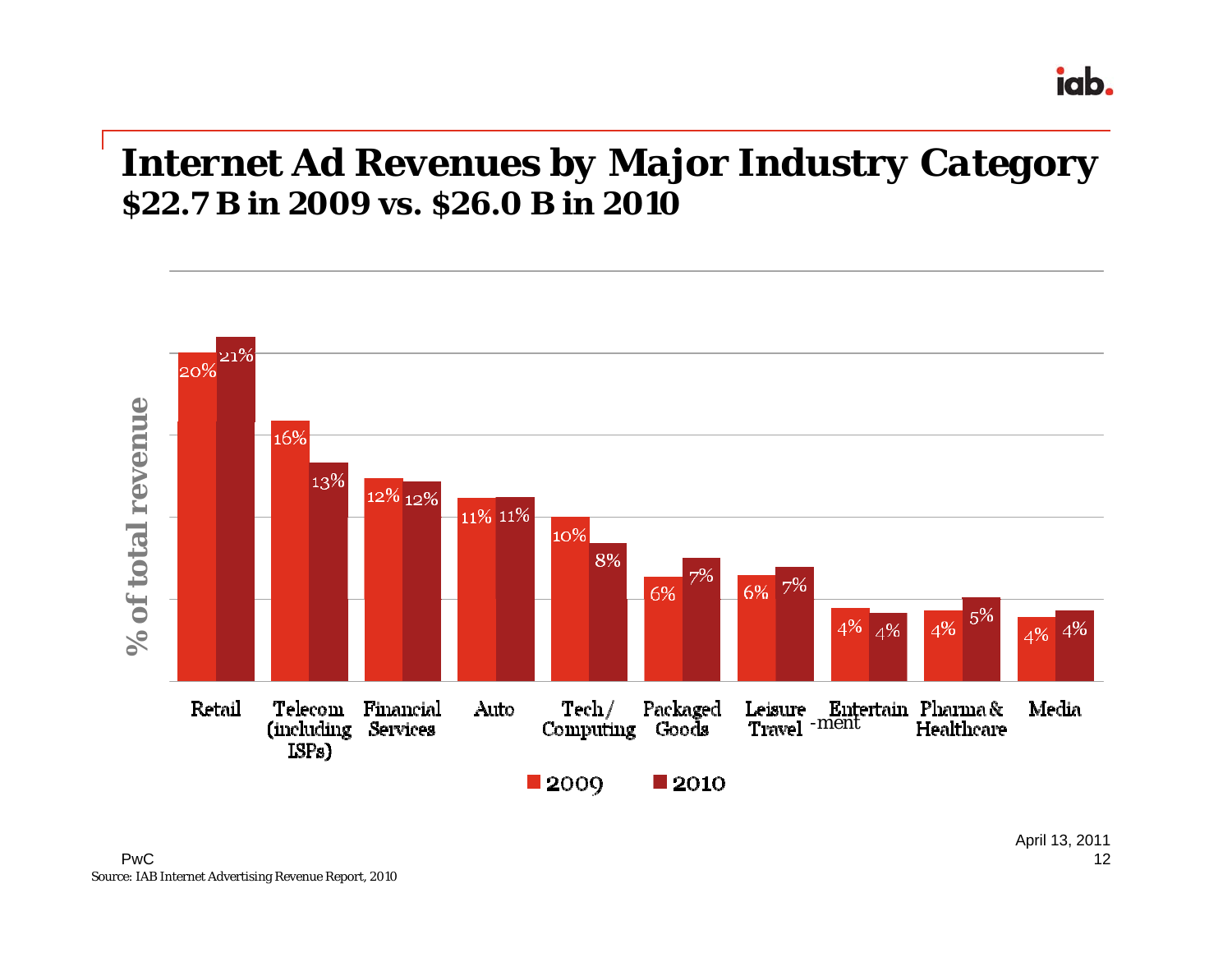### *2010 Cross-media advertising market share* **US Advertising Market by Media Revenue and Growth (Bln.)**



Note: Total U.S. advertising market includes other segments not charted here. "TV Distribution" includes national and local TV station ads and multichannel system ads. Source: IAB Internet Advertising Revenue Report, 2010; PwC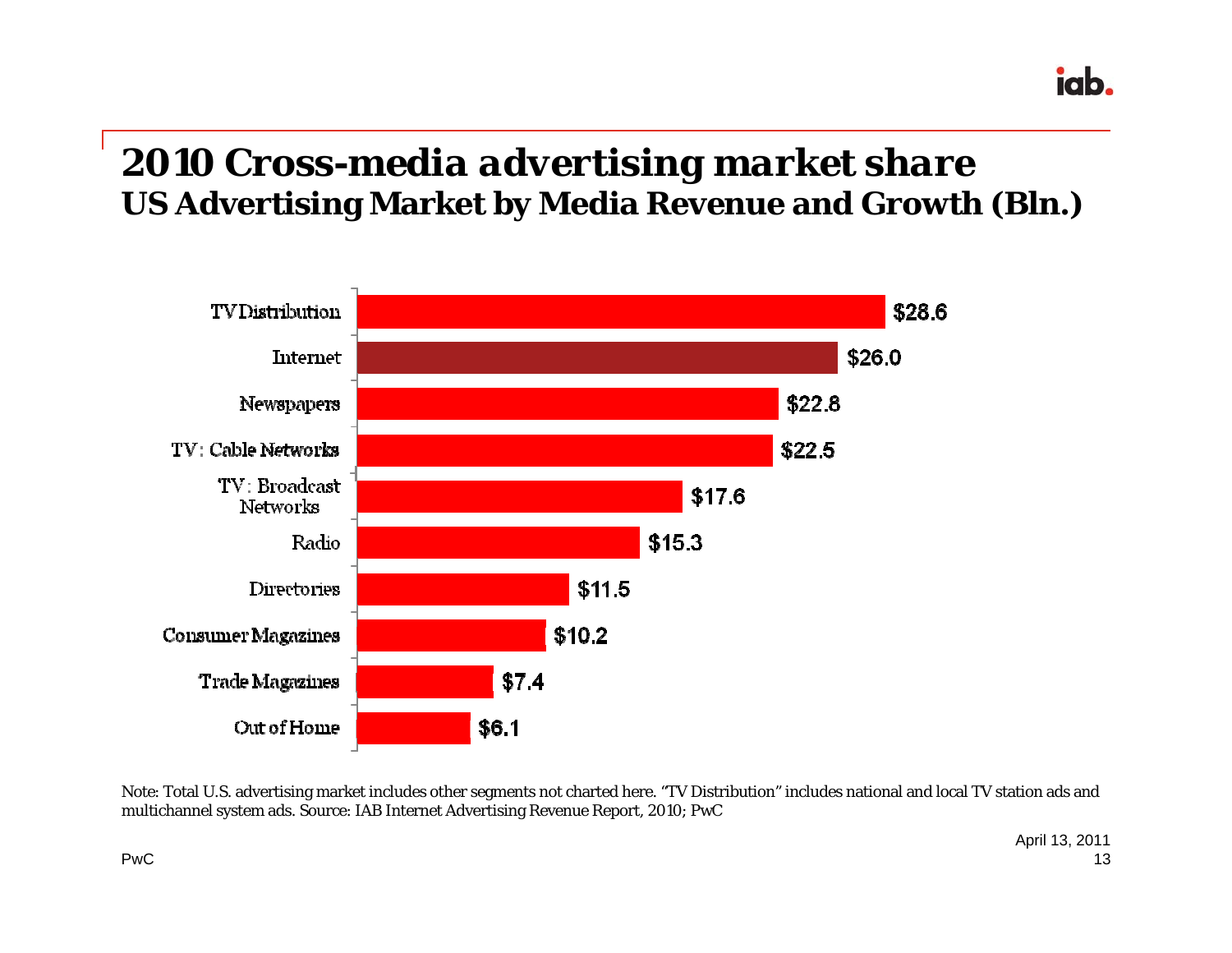### *Initial year growth comparisons – internet vs. broadcast and cable television*

**Annual Advertising Revenue —First 16 Years (In billions) – Current Inflation-Adjusted Dollars**

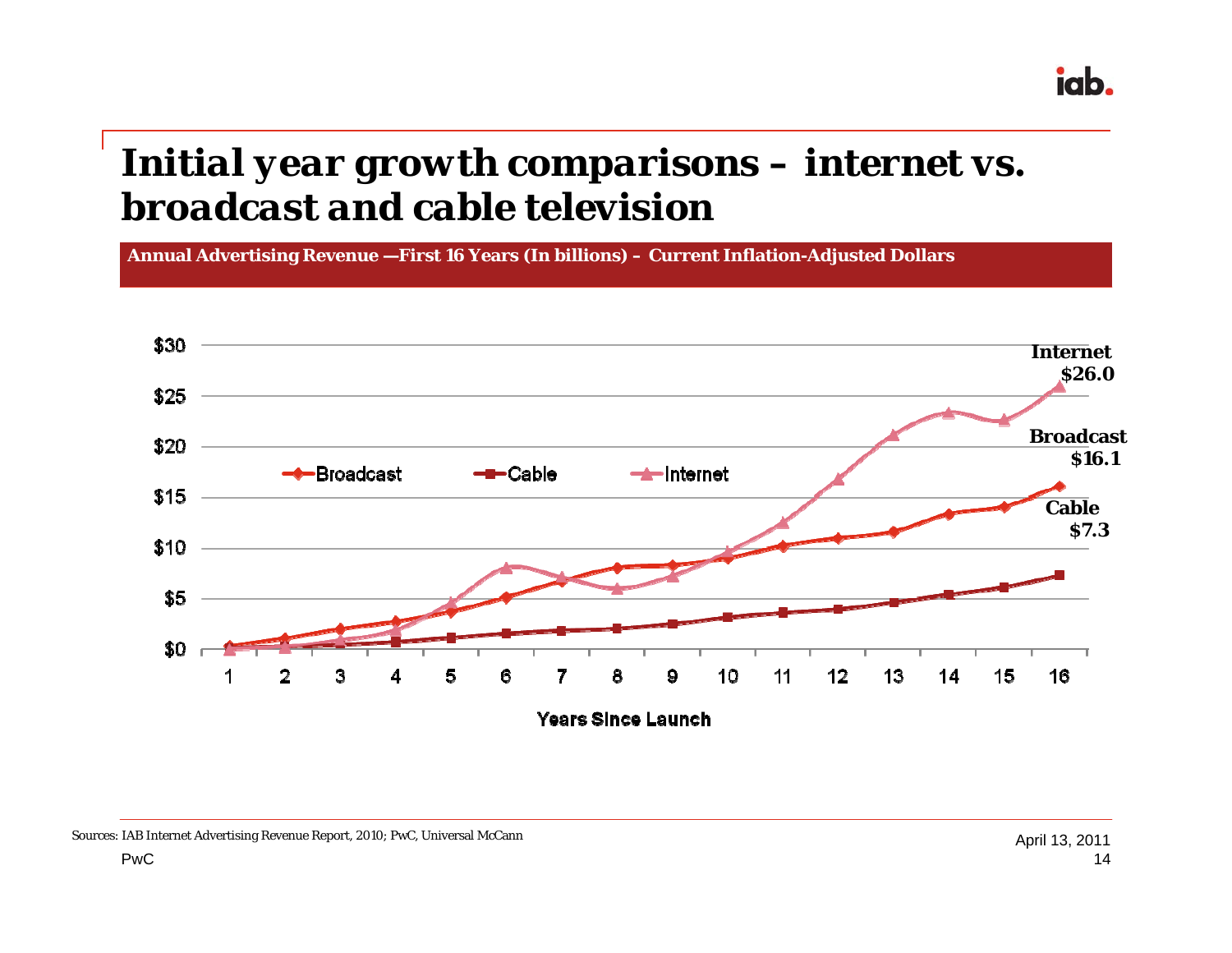### *PwC New Media Group*

PwC (www.pwc.com) provides industry-focused assurance, tax and advisory services for public and private clients. More than 146,000 people in 150 countries connect their thinking, experience and solutions to build public trust and enhance value for clients and their stakeholders.

PwC's New Media Group was the first practice of its kind at a Big Four firm. Currently located in New York, Los Angeles, Boston, Seattle and the Bay Area, our New Media Group includes accounting, tax and consulting professionals who have broad and deep experience in the three areas that converge to form new media: advanced telecommunications, enabling software and content development/distribution.

#### Our services include:

- •Business assurance services
- •Web audience measurement and advertising delivery auditing and advisory
- •IAB Measurement Certification Compliance auditing
- •Privacy policy structuring, attestation and compliance advisory
- •Mergers & Acquisition assistance
- •Tax planning and compliance
- •Capital sourcing and IPO assistance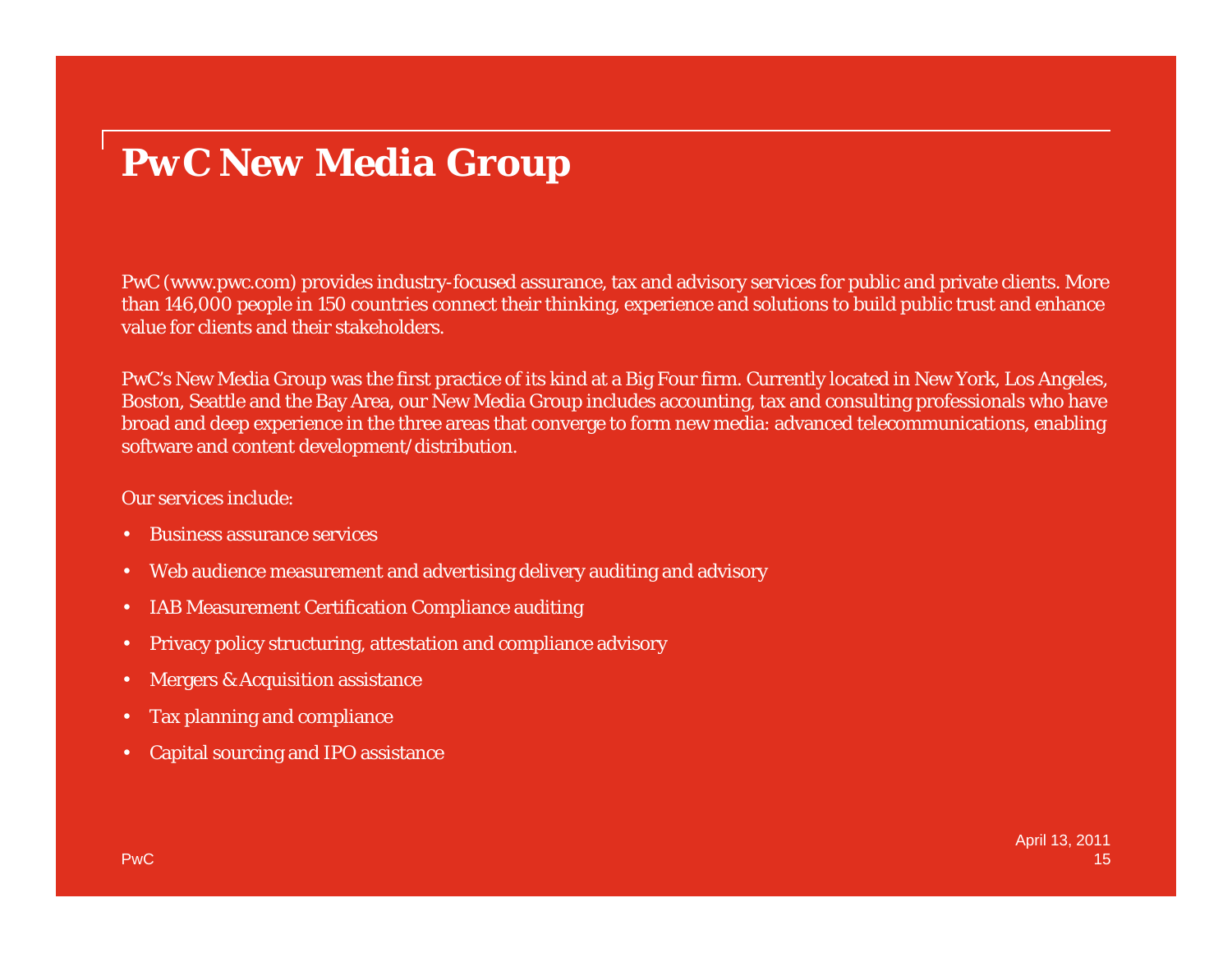#### *PwC New Media Group* **Contacts**

For information about our New Media Group, contact one of the following PwC professionals:

**David Silverman**Partner, Assurance Services 646.471.5421david.silverman@us.pwc.com

**Russ Sapienza** Partner, Advisory Services 646.471.1517russell.j.sapienza@us.pwc.com